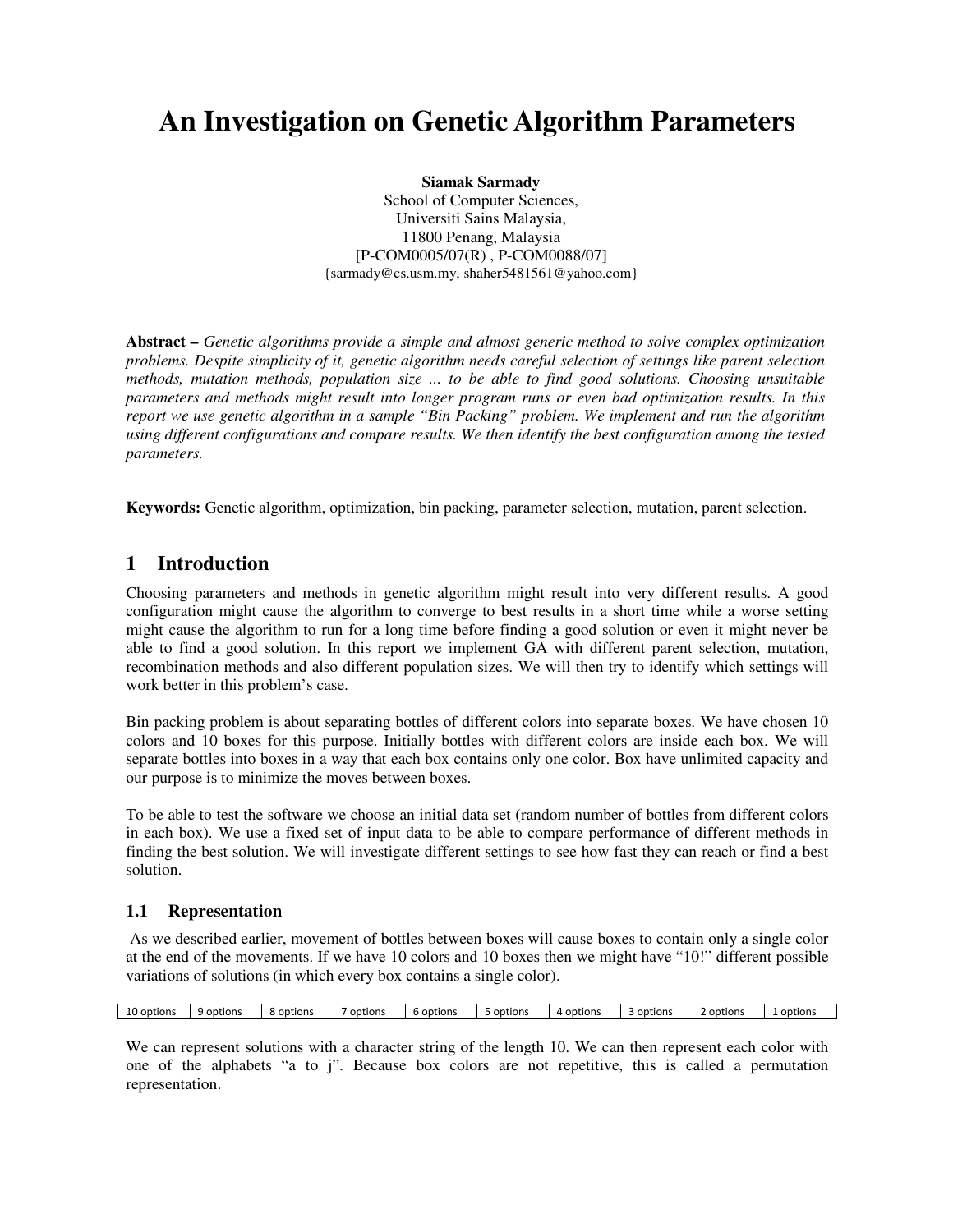## **1.2 Fitness function**

Our target in this problem is to minimize number of movements between boxes. Perhaps the best fitness function can be based on the number of necessary movements to achieve each solution. Calculation of the number of moves (in any selected solution) could be easily achieved. We present a sample calculation below.

|    | 13 | ᇈ        |    | 21 |    | 16                       |        |    |  |
|----|----|----------|----|----|----|--------------------------|--------|----|--|
|    | 21 | 14       |    |    |    |                          |        |    |  |
|    | 15 |          | 12 | 15 | 13 | o                        |        |    |  |
|    | 12 | $\Omega$ | 21 |    | 23 | 19                       | 12     |    |  |
|    | 17 | 17       |    |    | 11 | $\overline{\phantom{0}}$ | $\sim$ |    |  |
|    | 18 | 12       |    |    | 16 |                          | 11     |    |  |
|    | 19 | 34       |    |    |    | 15                       | 13     |    |  |
| 10 | 20 | 23       |    | 12 |    |                          |        |    |  |
| 16 | 11 | 19       | 16 | 1つ | 12 |                          |        | 16 |  |
|    |    |          |    |    |    |                          |        |    |  |

Initial Colors in boxes: (number of bottles with colors a,b,c,d,e,f,g,h,i,j respectively)

Solution to be evaluated: ibgcaedjhf

We just sum up the number of colors which do not match each box's color. This gives us the number of bottles which should move out from a specific box. Now if we calculate the sum of move outs from all the boxes we will have the total necessary movements. For example for above solution the Fitness (or actually unfitness) function can be calculated as below.

|    | 13           | 12  |    |    |    | 16 |    | 14 |    |
|----|--------------|-----|----|----|----|----|----|----|----|
|    |              | 14  |    |    |    |    |    |    |    |
|    | 15           |     |    | 15 | 13 |    |    |    | 12 |
|    | 12           |     | 21 |    | 23 |    | 12 |    | 14 |
|    | 17           | 17  |    |    |    |    |    |    |    |
|    | 18           | 12  |    |    | 16 |    | 11 |    |    |
|    | 19           |     | 11 | 13 |    | 15 | 13 | 12 |    |
| 10 | 20           | 23  |    | 12 |    |    |    |    |    |
|    | 11           | 19  | 16 | 12 | 12 |    |    | 16 |    |
|    | $\circ$<br>Õ | 13  |    |    |    |    |    |    |    |
|    |              |     |    |    |    |    |    |    |    |
| 54 | 133          | 126 | 84 | 84 | 88 | 64 | 61 | 73 | 59 |

 $Sum = 826$  (Unfitness).

In our genetic algorithm we will try to minimize this unfitness function. (Above sample is one of the best results our software has been able to find with that specific input set)

# **Experimenting with simulation parameters and methods**

Because of the stochastic nature of the results we have developed the software in a way that each set of parameters has been run for 50 times to reach a reliable conclusion. For example to conclude about the "average fitness, maximum fitness, minimum fitness and diversity" of the population in Swap mutation method in 10 generations, we run the algorithm 50 times (every time with the same 10 generations) and calculate parameters by taking averages of them in those 50 runs. Next time we increase the generation number and repeat the 50 times to calculate parameters for that new generation level. This method has enabled us to run the algorithm more than 10,000 times with different settings to extract results for this report.

#### **2.1 Population size**

To be able to compare effect of changing the initial size of the population on genetic algorithm efficiency and results we needed to fix all the parameters except the population. The fixed configuration used for this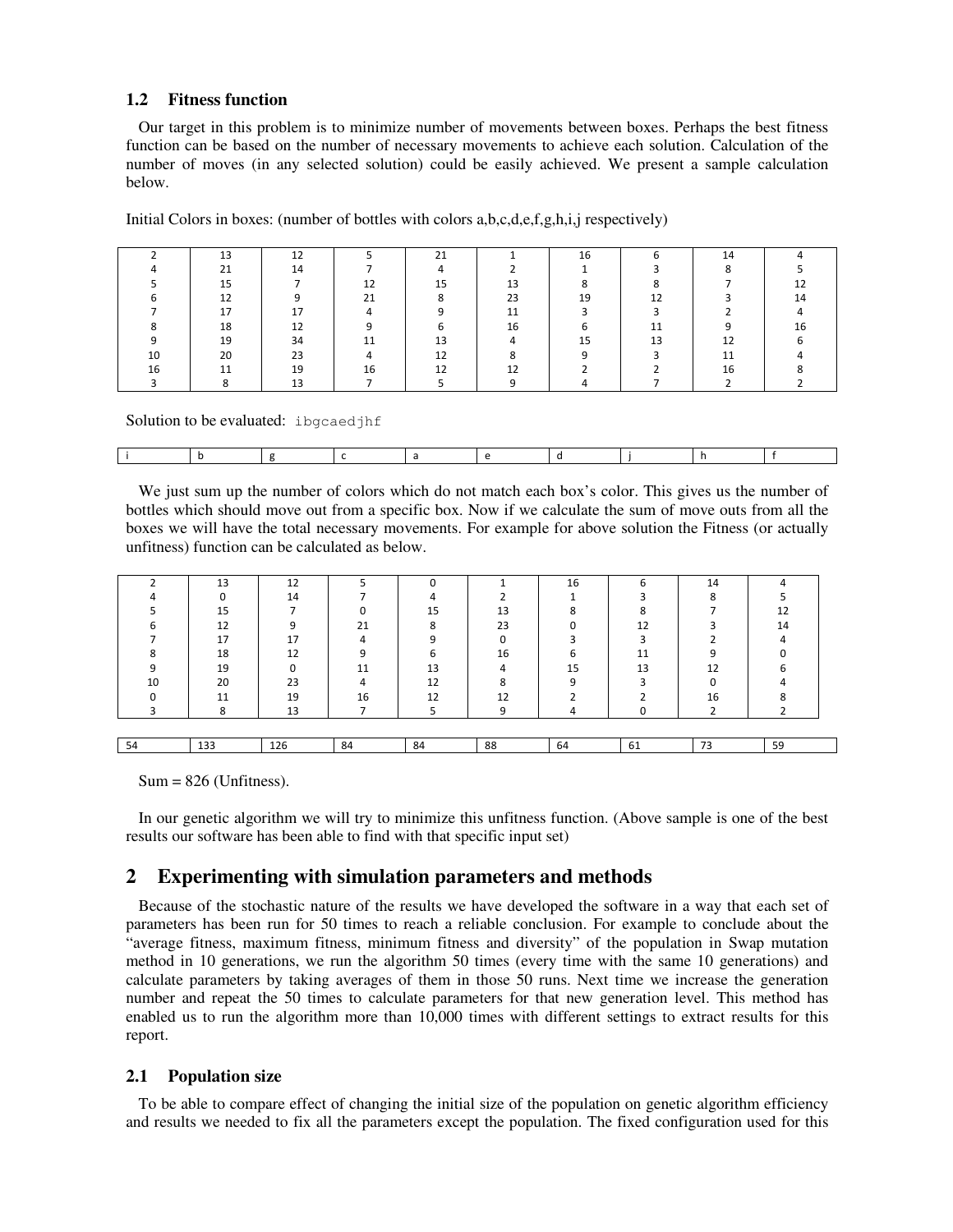section is being described here. In this section, all of the individuals become parents and the product of recombination will double the size of the population. We then preserve the best half of the resulting population and put away the reaming. In this way size of the population will remain unchanged. Mutation is done by swapping two gene values. Recombination happen according "order 1" method which is one of the methods being used for permutation type of representations. Generation numbers are chosen from 0 (initial generated data without running the algorithm) to 1000 generations with the step size of 50 generations.

We have tested populations of 20,100 and 200. The algorithm has been run 50 times for each population size and each generation value. We have summarized the results in Graph 1. The graph only compares average of best found solutions (in population). Detailed Results are coming in Appendix A1 to A4.



**Graph 1: Comparison of the effect of population size** 

Results show that higher population size provides a high diversity and therefore contains more sample solutions. As a result converging to better solutions happens sooner than smaller population sizes. Bigger population needs more time for the algorithm to run specially the time taken for sorting and evaluating the fitness of individuals is very CPU intensive. Smaller size of population looses the diversity very soon, before even finding a good solution. In our test the population size of 20 lost diversity (reached diversity of 1 individual type) before reaching an acceptable solution.

A population size of 200 does not provide much benefit over the population size of 100 with the consideration that the population size of 200 needs at least 2-4 times more CPU time. We therefore will use a population size of 100 in most of our experiments (when we need to fix population size and change and compare other parameters)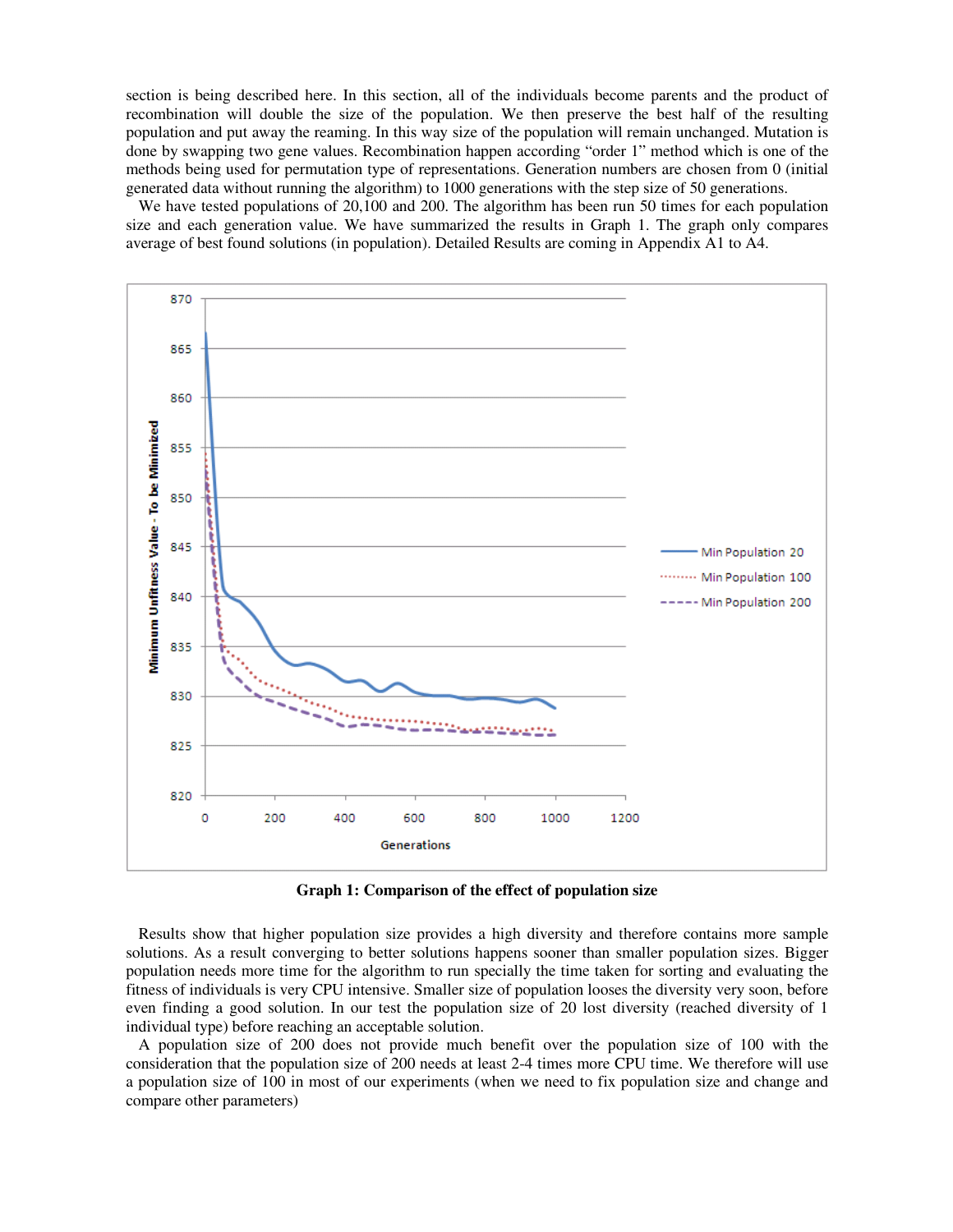#### **2.2 Mutation Method**

We compare mutation effect on converging to best answer again by fixing all other parameters except the mutation type. For this part again, all the individuals become parents and the product of recombination will double the size of the population. We then preserve the best half of the resulting population and put away the reaming. In this way size of the population will remain unchanged. "Order 1" method of recombination has been used in all of the tests in this section. Generation numbers are chosen from 0 (initial generated data) to 1000 generations with step size of 50. We have implemented and compare 3 types of mutations:

- Swap: In this method only 2 genes are being swapped in individuals and mutation is applied to 100% of the Children after recombination.
- •Swap2: In this method 2 random genes are swapped with two other genes. Again 100% of the children are being mutated after recombination.
- •Decreasing Swap: This is similar to Swap method with the difference that the mutation rate decreases as we go through the generations. The probability of applying mutation to children is determined by the formula:  $P= 1-0.9 * (t/T)$

In above formula "T" is the total generations and "t" is the current generation number. As a result we will have less mutation in higher generations.

We run the algorithm 50 times for each setting the same as before. We have summarized the results in Graph 2. Detailed Results are coming in Appendix B1 to B4.

Graph 2 shows that Swap2 method has the least efficiency. This is perhaps because this method distorts the chromosomes more than needed. Normal swap and "decreasing swap" show very near results. We therefore use normal swap method in other parts of the report and change other parameters to investigate their effects.



**Graph 2: Comparison of Mutation Methods on Converging to Best Answers (Min. Unfitness)**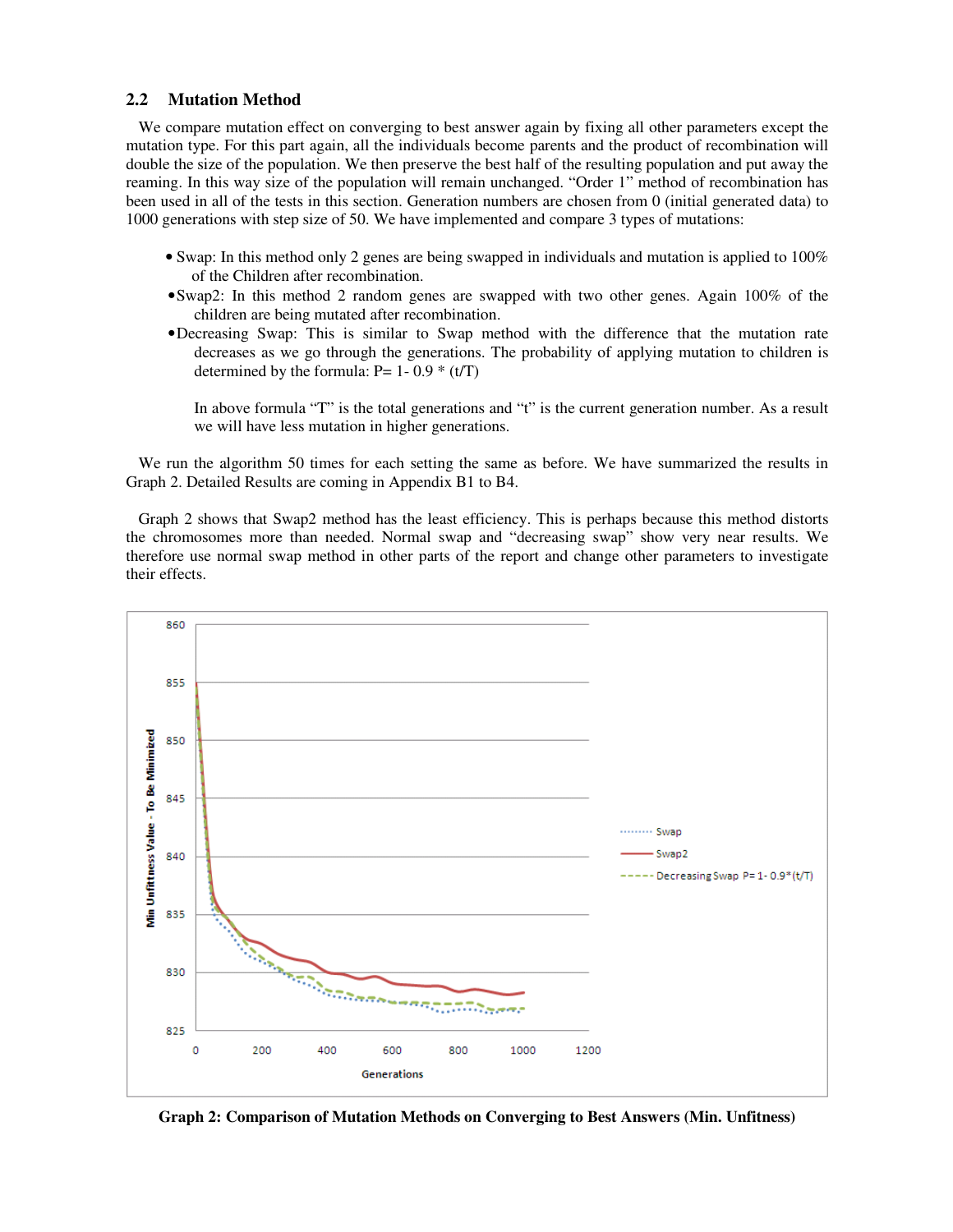#### **2.3 Recombination Method**

We compare recombination effect on converging to best answer by fixing all other parameters except the crossover method. For this part again, all the individuals become parents and the product of recombination will double the size of the population. We then preserve the best half of the resulting population and put away the reaming. In this way size of the population will remain unchanged. Generation numbers are chosen from 0 (initial generated data) to 1000 generations with the step size of 50 generations. We have implemented and compared 2 types of crossover methods namely Oredr1 and PMX. We run the algorithm 50 times for each setting the same as before. The results are summarized in Graph 2. Detailed Results are coming in Appendix C1 to C3.



**Graph 3: Comparison of Recombination Methods on Converging to Best Answers** 

Graph 3 shows that PMX converges to good solutions much faster than "order 1" method. Actually using PMX method yield to best possible result (i.e. the one with the fitness of 826) in just 50 generations while the "order 1" method needs around 1000 generations to reach comparable results. This shows that the mutation and crossover methods can have very important effects on converging to good solutions and it worth to try other methods to see the effect.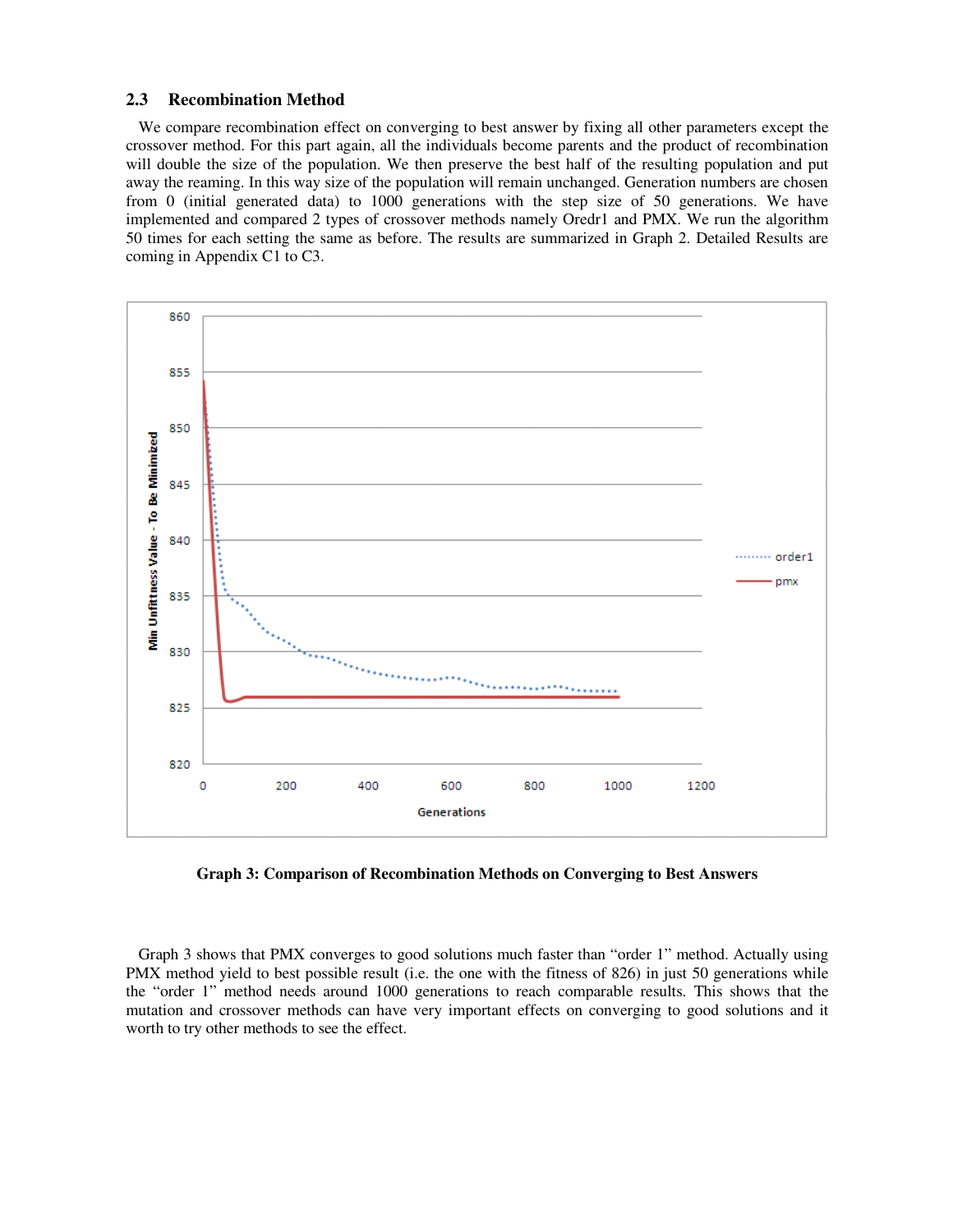#### **2.4 Parent Selection Method**

We compare parent selection method's effect on converging to best answer again by fixing all other parameters and methods except the parent selection. Population size is 100 individuals in this section, mutation type is normal swap and recombination is of the type "order 1".

- "AllParent-BestHalf": In this method which has been used in all other parts of this report, all the individuals become parents and produce the same amount of children as themselves. We then sort the new population (which its size has been doubled now) and put away the worst half and preserve the best half.
- "2BestParents-2WorseAway": In this method only 2 best individuals are chosen as the parents and produce 2 other individuals. We then sort the population (which now has 2 more individuals) and put away 2 worst individuals.
- "2RandomParents-2WorseAway": In this method only 2 random individuals are chosen as the parents and produce 2 other individuals. We then sort the population (which now has 2 more individuals) and put away 2 worst individuals.

We run the algorithm 50 times for each setting the same as before. We have summarized the results in Graph 4. Detailed Results are coming in Appendix D1 to D4.



**Graph 4: Comparison of Parent Selection Methods on Converging to Best Answers**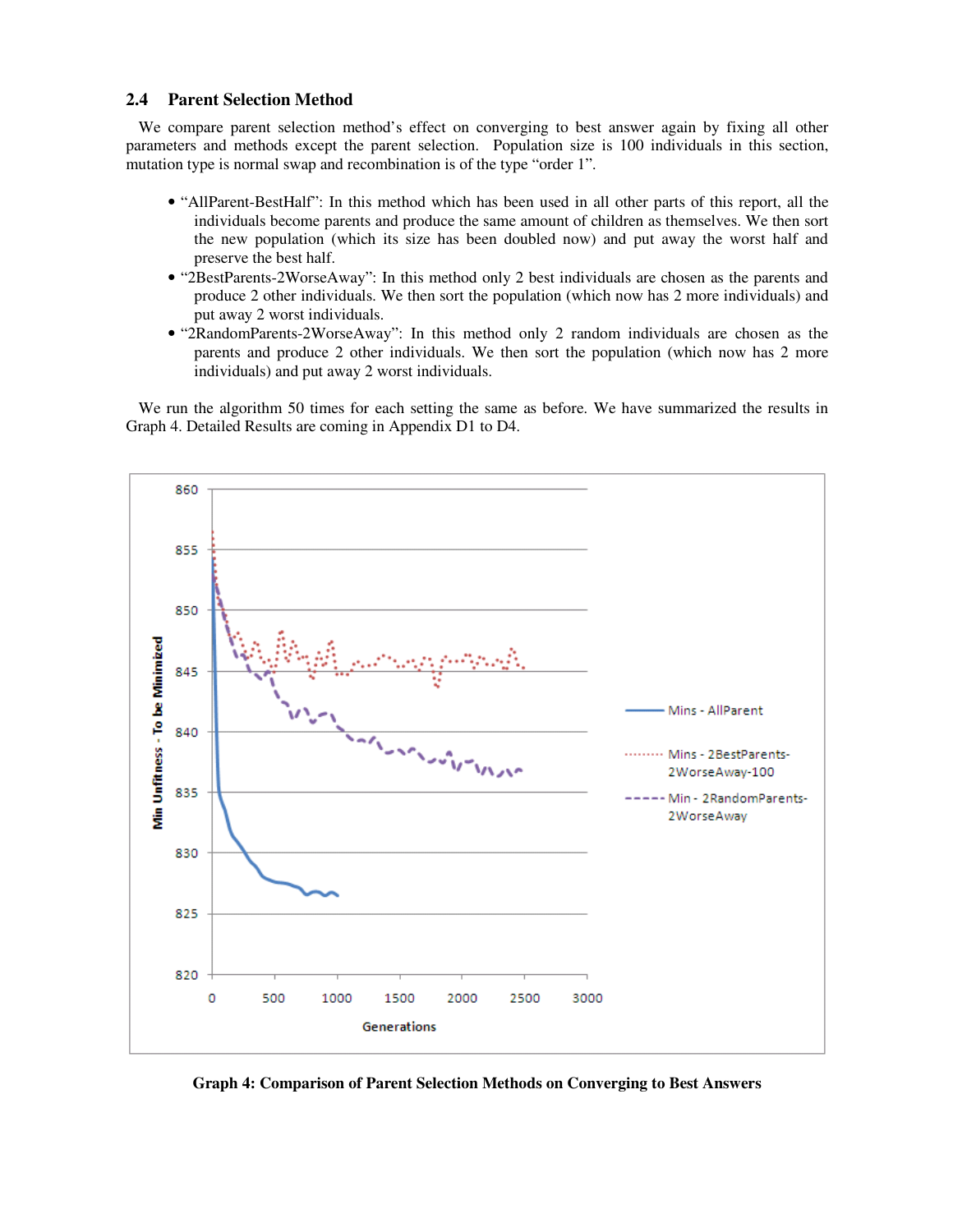Graph 4 shows that "AllParent-bestHalf" method has been able to reach better solutions in considerably lower generations. This was predictable because larger number of individuals are being crossed over and mutated in this method and we are searching more areas of the solution space in each generation. Two other methods in comparison act only on 2 individuals each time and therefore chances of change and finding better results are very lower and in each generation because we only search 2 more spots in the solution space in every generation.

Between "2RandomParents-2WorseAway" and "2BestParents-2WorseAway" methods the first one is more convenient. This is because the method which acts on best 2 parents corrupts our best parents most of the time and therefore the evolution cannot take place very good. The other "2RandomParents-2WorseAway" method reaches better performance because it preserves best results and acts on 2 randomly chosen individuals and sometimes is able to add better parents to the population without distorting our best parents.

# **3 Software Implementation**

We are using Sun JavaSE version 1.5 or higher to implement the software. Testing the software will need an installation of Java run time engine (JRE) and the "bin" directory of the JRE should be on PATH. Running the software is easily done by running the "run.bat" batch file. The entire software has been developed by us without using codes from internet.

## **3.1 Configuration file**

The settings file of the software has a very flexible and easy format. Acceptable options and descriptions are provided in comments inside the configuration file. The configuration file should be inside the software directory under the name "settings.txt".

```
#################################################################################### 
# Run Modes: 
# SingleRun, Runs only a single time and gives detailed results 
# StatisticalRun, runs several times and gives statisrical results 
#################################################################################### 
RunMode=StatisticalRun 
#################################################################################### 
# Global Settings, Applies to all run modes and settings: 
# Population, number of individuals in population 
#################################################################################### 
Population=100 
#################################################################################### 
# SingleRun Mode Settings: 
# Generations, number of generations 
#################################################################################### 
Generations=1000 
#################################################################################### 
# StatisticalRun Mode Settings: 
# NumRuns, run each exact setting how many times to extract avg of results 
# GenerationsStart, Start statistical run with how many generations 
# GenerationsIncrease, Increase number of generations with which step size 
# GenerationsEnd, End the statistical run in how many generations 
#################################################################################### 
NumRuns=50 
GenerationsStart=0 
GenerationsIncrease=50 
GenerationsEnd=1000 
#################################################################################### 
# ParentSelection and Survival Method: 
# AllParent-BestHalf ,All Individuals Parent - Best Half of the Population 
# 2BestParents-2WorseAway , 2 best indivs become parent, two worst go away
```

```
# 2RandomParents-2WorseAway , 2 Random become parent, two worst go away
```
####################################################################################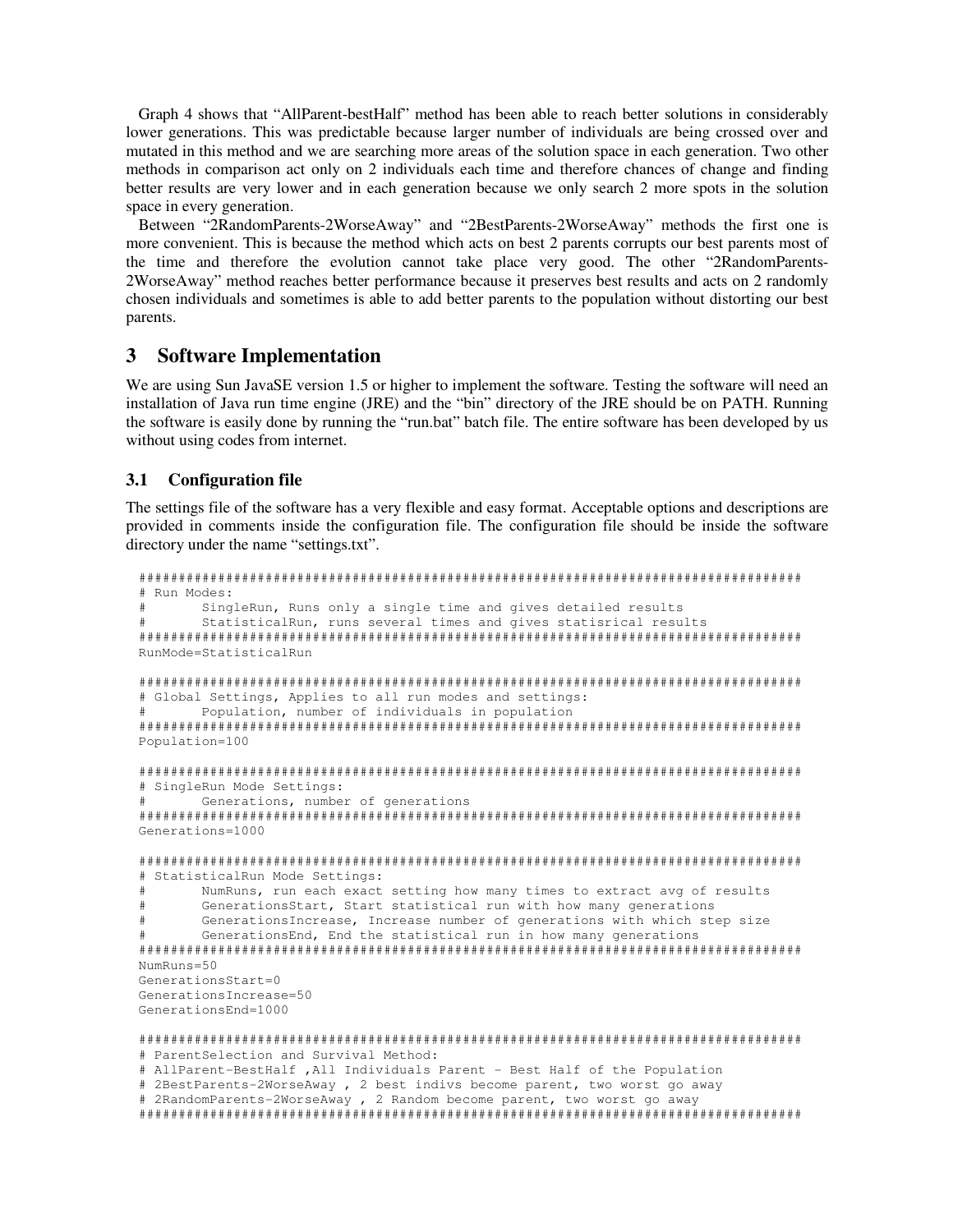ParentSelectionMethod=AllParent-BestHalf

```
#################################################################################### 
# MutuationMethod: 
# Swap , Swap 2 genes 
# DecreasingSwap , Swap genes with decreasing rate as generations increase 
# Swap2 , swap 2 times meaning 4 genes will be swaped 
#################################################################################### 
MutuationMethod=Swap 
#################################################################################### 
# RecombineMethod: 
# order1, order1 crossover method 
# pmx, pmx crossover method 
#################################################################################### 
RecombineMethod=pmx
```
#### **Code 1: Software Configuration File**

#### **3.2 Input and Output files format**

To be able to change input data and also to make import of the output data into other software easy, we are using the "csv" delimited text format for both input and output files. Input file is always needed for the operation of the software while the output file is only created in "StatisticalRun" mode.

Each line of input file resembles initial bottles (of different colors) in each of 10 boxes. We have currently used a fixed data set for our entire tests but it is very easy to change the data.

As mentioned earlier, output file format is also in "csv" delimited text format. Columns of data are "Average of fitness of individuals in the population during test runs", "Average of minimum fitness during the test runs", "Average of maximum fitness during test runs" and "Diversity of population during test runs".

#### **3.3 Sample results of "SingleRun" mode**

A sample of the detailed results provided by the software is presented here. Understanding these results should be easy for anyone who knows about genetic algorithm and the problem we were trying to solve.

```
Parent Selection Method : AllParent-BestHalf 
Crossover Method : pmx 
Mutation Method : Swap 
Population : 100 
Generations : 1000 
Listing All 100 members 
1)Ind(92605): ibgdceajhf UnFitness: 826 
2)Ind(93722): ibgdceajhf UnFitness: 826 
3)Ind(95527): ibgdceajhf UnFitness: 826 
4)Ind(92348): ibgdceajhf UnFitness: 826 
... (removed from report to save space)...
64)Ind(94839): ibgdecajhf UnFitness: 830 
65)Ind(94093): ibgdcehjaf UnFitness: 830 
... (removed from report to save space)...
99)Ind(95362): ibgdcjaehf UnFitness: 832 
100)Ind(95362): ibgdcjaehf UnFitness: 832 
Average UnFitness = 828 Min UnFitness = 826 Max UnFitness = 832 Diverse types 
are 23 
Listings Diverse Types: 
ibgdceajhf(826) 
ibgcaedjhf(826) 
hbgdceajif(827)
```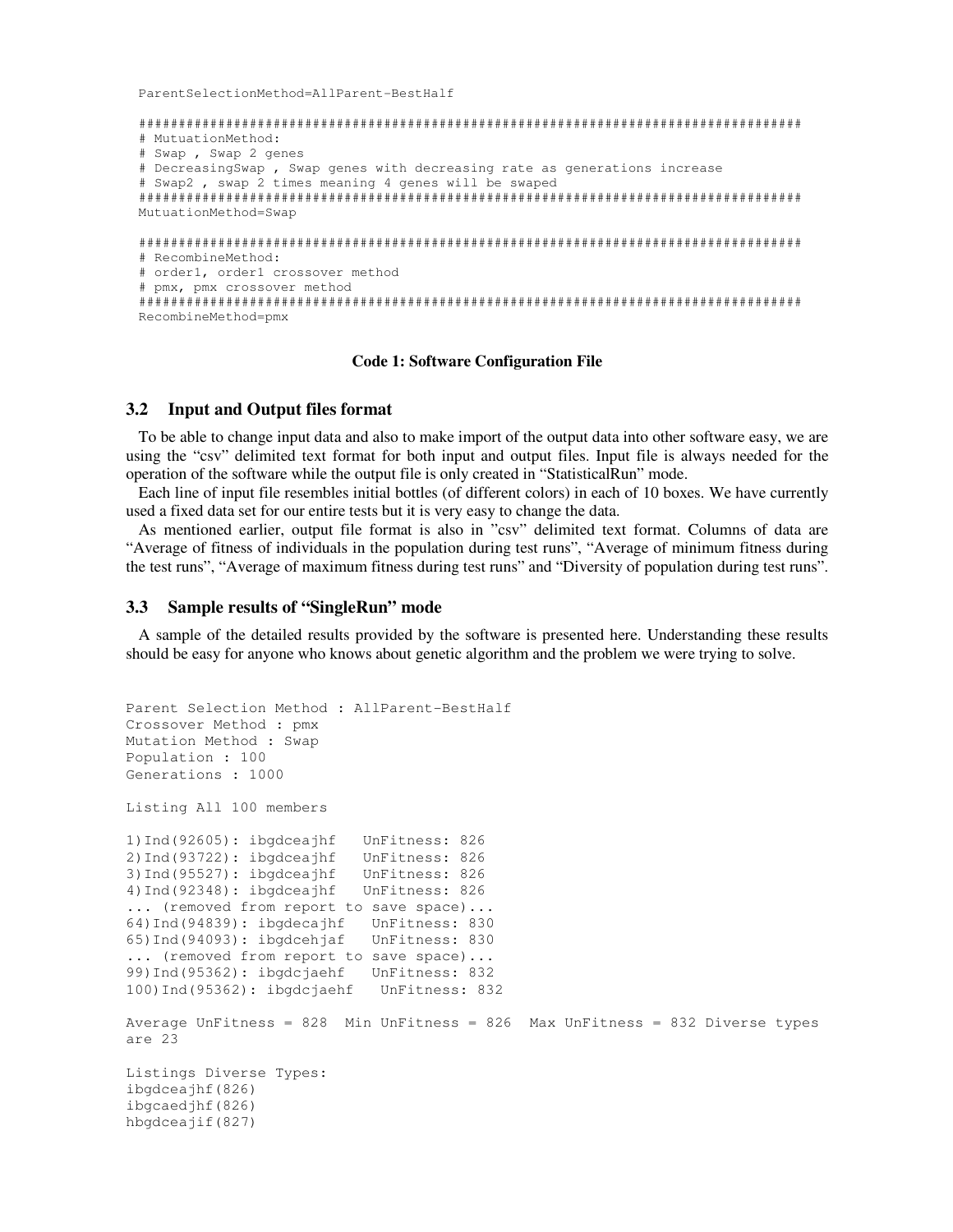#### **Code 2: Output Sample in "SingleRun" mode**

#### **3.4 Sample results of "StatisticalRun" mode**

In this section we bring a sample output of the program in "StatisticalRun" mode on console. Summerization of these details is saved in an "output.txt" file inside the software directory after each "StatisticalRun".

```
Parent Selection Method : AllParent-BestHalf 
Crossover Method : pmx 
Mutation Method : Swap 
Population : 100 
Generations : 0 
Run# 1 : Average UnFitness = 894 Min UnFitness = 863 Max UnFitness = 930 Diverse types are 100 
... (removed from report to save space)...
Run# 50 : Average UnFitness = 895 Min UnFitness = 854 Max UnFitness = 932 Diverse types are 100 
Parent Selection Method : AllParent-BestHalf 
Crossover Method : pmx 
Mutation Method : Swap 
Population : 100 
Generations : 50 
Run# 1 : Average UnFitness = 830 Min UnFitness = 826 Max UnFitness = 833 Diverse types are 39 
Run# 2 : Average UnFitness = 829 Min UnFitness = 826 Max UnFitness = 832 Diverse types are 36 
... (removed from report to save space)...
Run# 50 : Average UnFitness = 830 Min UnFitness = 826 Max UnFitness = 833 Diverse types are 44
... (removed from report to save space)...
Parent Selection Method : AllParent-BestHalf 
Crossover Method : pmx 
Mutation Method : Swap 
Population : 100 
Generations : 1000 
Run# 1 : Average UnFitness = 829 Min UnFitness = 826 Max UnFitness = 833 Diverse types are 34 
Run# 2 : Average UnFitness = 829 Min UnFitness = 826 Max UnFitness = 832 Diverse types are 30 
... (removed from report to save space)...
Run# 50 : Average UnFitness = 828 Min UnFitness = 826 Max UnFitness = 830 Diverse types are 22 
Generations = 0 , Average Results (50 runs): Avg UnFitness = 894.16 Min UnFitness = 854.86 Max 
UnFitness = 930.34 Avg Diversity = 100.0
```